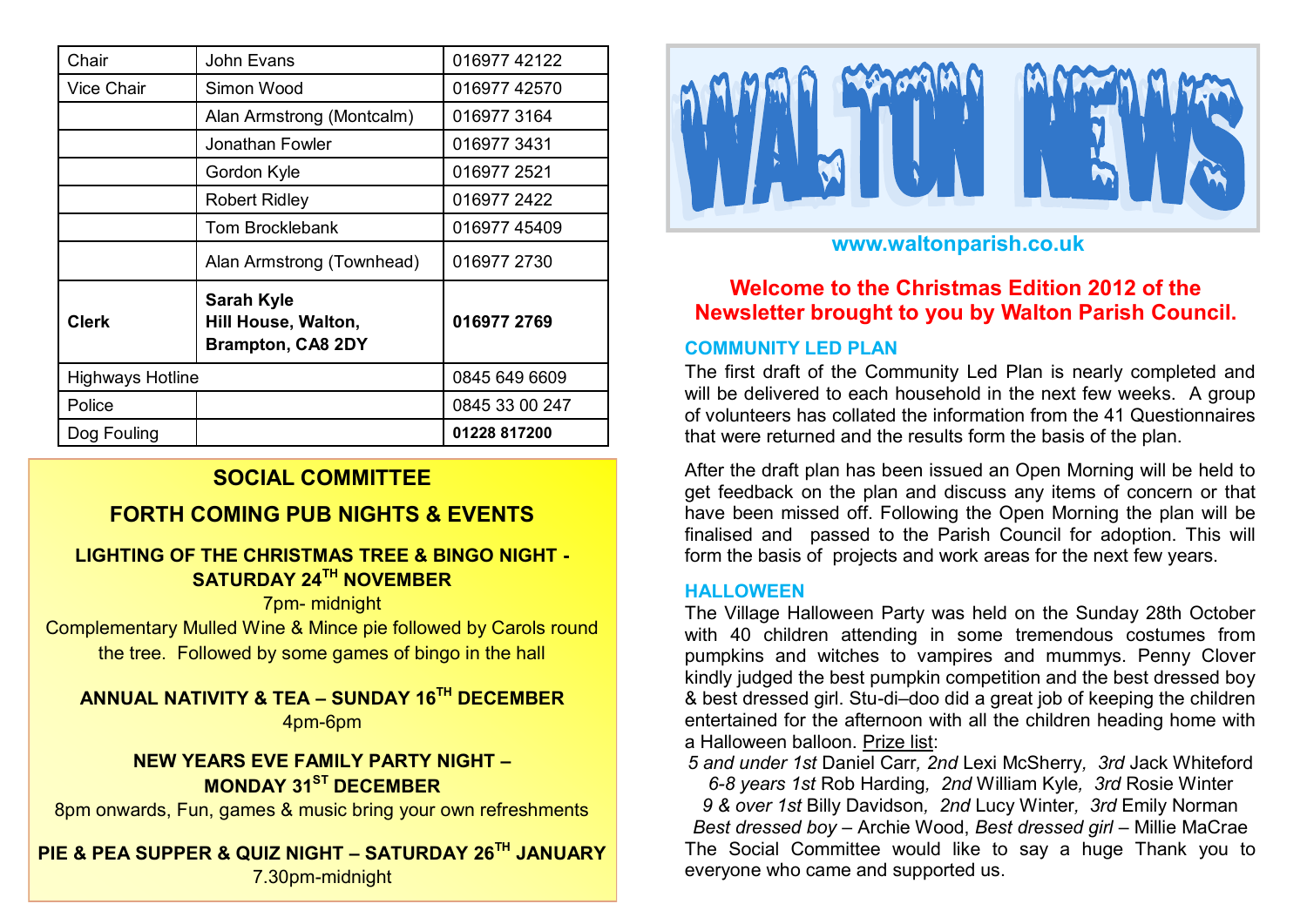## **CUMBRIA FIRE AND RESCUE SERVICE: MAKING YOUR HOMES SAFER**

#### **FREE Home Safety Visit • FREE Smoke Alarm Fitted • FREE Fire Plan**

**Every** home in Cumbria is eligible to apply for a **free** home safety visit to assist householders to identify potential fire hazards and how to reduce them.

We will help design a **free** fire plan so that your family will know how to react if you have a fire in your home. If needed we will fit a **free** battery powered smoke alarm to ensure your family will get an early warning of fire.

## **Don't Wait, Ring Now: 0800 358 4777**

## **HOME SUPPORT FOR FAMILIES UNDER PRESSURE-**

East Cumbria Family Support home support service matches volunteers with families who have at least 1 child under 8 years old and are experiencing difficulties relating to health or disability, emotional wellbeing or parenting. In the current climate the need for family support is greater than ever. Volunteers visit usually for a couple of hours each week to give practical and emotional support. Ongoing individual and group support is given to volunteers, and travel expenses paid. If you are interested in helping to support families with young children and have a few hours to spare each week, we'd love to hear from you. Please contact: Sarah Craig, Eden Family Support Coordinator on 01768 862917/593102 or Dan Nicholson Carlisle Family Support Coordinator on 01228 227348.

You are welcome at all PC Meetings. They are scheduled to take place at 7.30pm in the Village Hall: **Monday 14th January 2013 Monday 11th March 2013 (7pm start) Monday 13th May 2013 Monday 8th July 2013**

All meetings are subject to change so please check the website and noticeboard regularly. The official notice is placed 3 working days before the meeting on the notice board to confirm the date. Additional meetings are called when necessary for urgent matters.

# **Grants for Community Groups**

Grant funding is available for voluntary and not for profit community groups who are involved in community and/ or youth projects.



**County Council** 

#### Who can apply?

We welcome funding applications from a variety of community groups including playgroups, playground committees, residents groups, sports groups, village halls, parish councils, youth clubs, heritage groups, environmental groups, arts groups, health groups and local charities.

#### What can groups apply for?

Grants are available for community based projects or initiatives that will benefit the local area. Funding is intended to invest in communities to bring about a positive and lasting change for the benefit of the whole community.

Successful funding applications have been for a wide range of projects including: setting up a community group, educational toys/equipment, community notice boards, upgrading or refurbishment of a village hall, community signage, etc.

#### How can groups apply or find out more?

Funding is split across 17 different areas of the Carlisle District based on County Council electoral divisions. Each area deals with its grants through a local community grants panel that considers each application.

It is worth contacting your local Area Engagement Officer who will be happy to discuss your project. provide you with the criteria for funding and an application form.

Further information and an application form is available on the County Council website www.cumbria.gov.uk/neighbourhoodforum/grant

Contact us: Carlisle Area Support Team Cumbria County Council

t: 01228 226474 e: joanne.mckenna@cumbria.gov.uk **eighbourhoo** forum

#### cumbria.gov.uk/sayit Building pride in Cumbria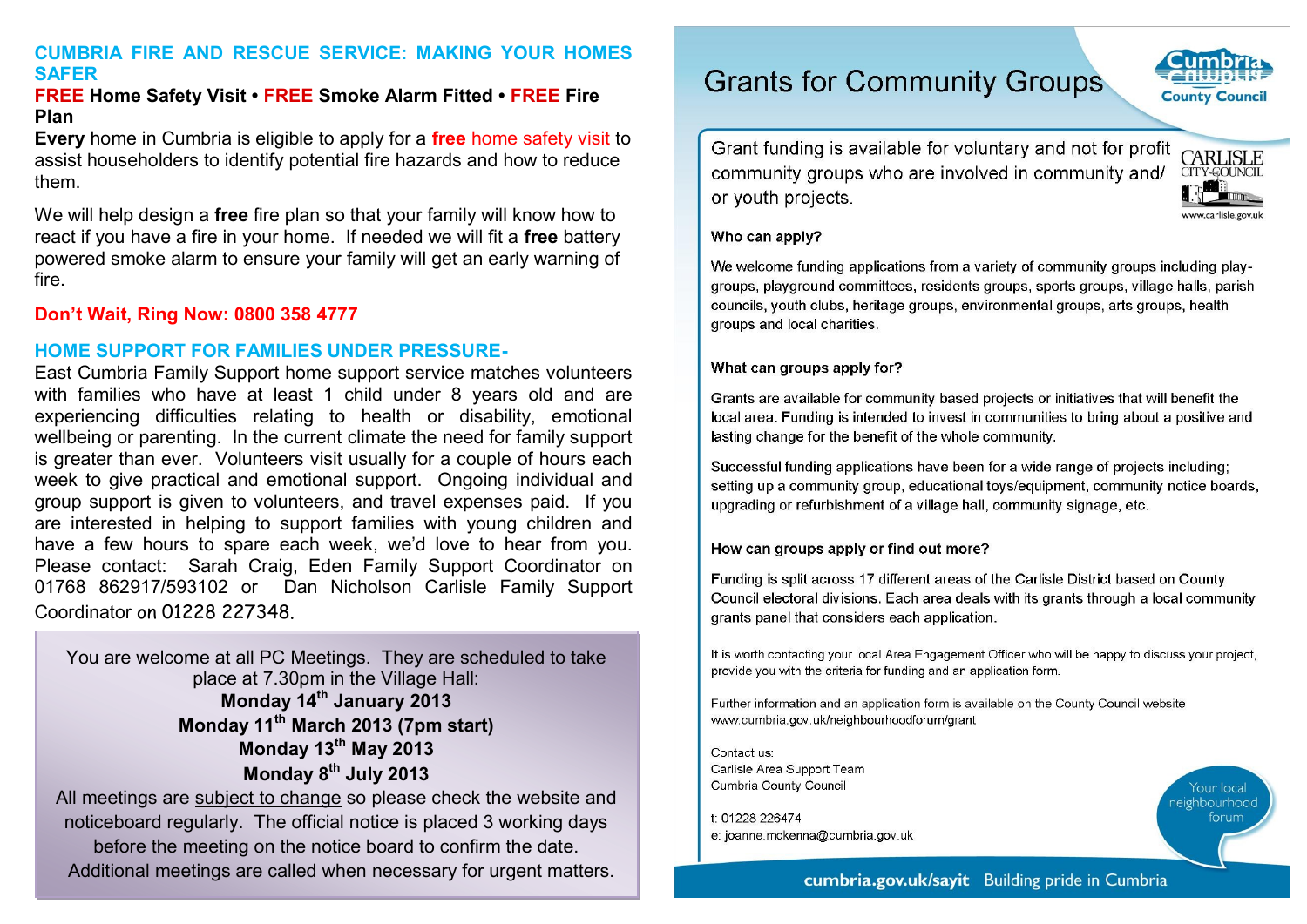#### **READING ROOM**

Work has now begun on the reading room. The Village Hall Management Committee hope to have the room ready to use in the new year. If you would like to know anything about this project please contact the secretary at james@waltonparish.co.uk. An **open day** is planned to celebrate it's completion—further details will be on the noticeboards and website.

#### **BRAMPTON LOCAL HISTORY GROUP**

The Brampton Local History Group meets in Brampton Community Centre on the third Thursday of each month at 7.30 pm. Admission £2, includes refreshments. **All Welcome.** Contact: Alan Oliver – 016977 2484, Sheila Mainwaring – 016977 42507 or David Moorat 016799 2802 for more information.

#### **PLANNING**

We would like to enable you to view planning applications in the village hall. We know that the only way you can currently view plans for our parish is either via the internet or at the Civic Centre so we plan to try and display them in the Village Hall. You will be able to view the plans on a Monday or Wednesday morning between 9.30am and 12noon **ONLY** when the Post Office is open. This may be subject to change depending on Hall bookings but in the main it is hoped that the system will work well. The plans must be kept in the Hall and not removed or copied.

#### **BROADBAND**

Cumbria County Council have agreed that BT will deal with the provision of superfast broadband for the County. The contract has not



yet been signed as they must wait for State Aid approval, and this is due by the end of 2012. Details of the contract are limited at present, but the intention is that 93% of Cumbria will receive Superfast Broadband (24mbps or more) and those rural areas that do not receive this, will receive a minimum of 2mbps, which is a

significant improvement on current speeds. More information will be known once the contract is signed, and hopefully this State Aid approval won't take too long. For any further information, please contact Tom on [tom@waltonparish.co.uk](mailto:tom@waltonparish.co.uk)

#### **CLERKS AND COUNCILLORS SURGERIES**

We are very aware that there are sometimes issues you wish to discuss with a councillor or the clerk but don't want to do this either over the phone or at a public meeting.

We are therefore pleased to announce that you will now be able to speak to us in person two extra ways:

1—we will run a councillors surgery for 30 minutes prior to each Parish Council meeting where you can meet one-on-one with a councillor in private. Please feel free to come along at 7pm to talk to a councillor.

2—the Clerk will be available to speak to you in the Village Hall between 10am and 11am on:

## Wednesday .27th February, Wednesday 24th April Wednesday 26th June.

Please be aware that circumstances do sometimes change (e.g. holidays/children being ill) so this may not always be possible. The new arrangements will be for a trial period and please give us feedback on whether this is working.

#### **NOTICEBOARD**

The new noticeboard has finally been put in place at Nickies Hill. If you have any notices please do make sure you put a copy in here too. We will clean it out regularly so if you place a trade advert in there it may be replaced with up-to-date posters!

#### **BRAMPTON AND DISTRICT CHOIR**

Invite you to join them for their **FESTIVE CONCERT** on Friday 7<sup>th</sup> December 2012 at 7.30pm in William Howard School, Brampton. Tickets: £5.00 / under 12's free and proceeds to the Alzheimer's Society, Cumbria. Tickets available from the Cumberland Building Society, Brampton, or on the door or by email to [secretary@bramptonanddistrictchoir.com.](mailto:secretary@bramptonanddistrictchoir.com)

#### **DEBT COUNSELLING**

The Clerk has details of where you can obtain confidential and free debt counselling in the Parish. If you require this information you can contact us in complete confidence and we will put you in touch with someone who can help.